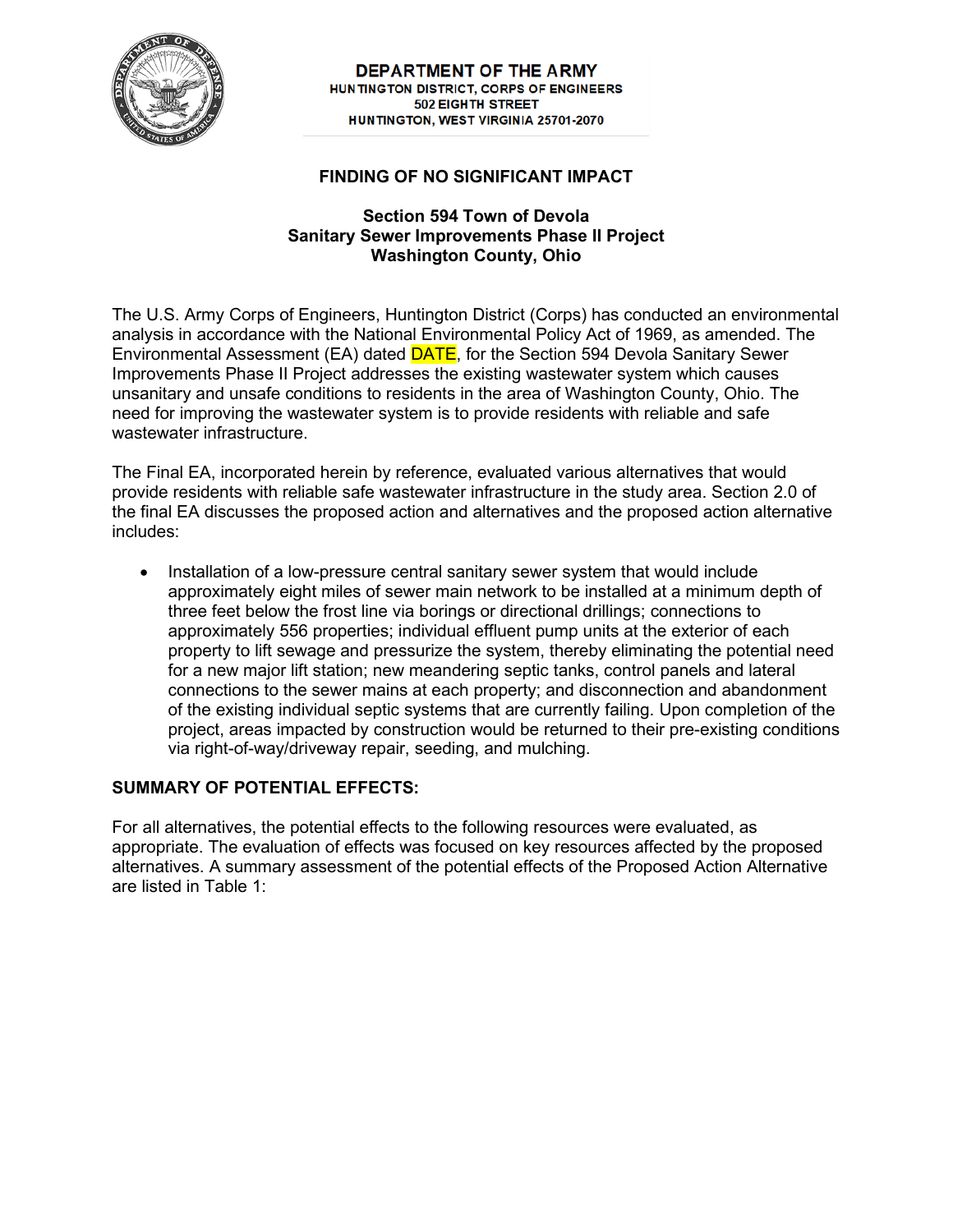| Resource                             | Insignificant<br>effects | Insignificant<br>effects as a<br>result of<br>mitigation | Resource<br>unaffected<br>by action |
|--------------------------------------|--------------------------|----------------------------------------------------------|-------------------------------------|
| Aesthetics                           | $\boxtimes$              |                                                          |                                     |
| Air quality                          | $\boxtimes$              |                                                          |                                     |
| Aquatic resources/wetlands           | $\boxtimes$              |                                                          |                                     |
| Invasive species                     | $\boxtimes$              |                                                          |                                     |
| Fish and wildlife habitat            | $\boxtimes$              |                                                          |                                     |
| Threatened/Endangered species        | $\boxtimes$              |                                                          |                                     |
| Historic properties                  | $\boxtimes$              |                                                          |                                     |
| Other cultural resources             | $\boxtimes$              |                                                          |                                     |
| Floodplains                          | $\boxtimes$              |                                                          |                                     |
| Hazardous, toxic & radioactive waste | $\boxtimes$              |                                                          |                                     |
| Hydrology                            | $\boxtimes$              |                                                          |                                     |
| Land use                             | $\boxtimes$              |                                                          |                                     |
| Navigation                           | П                        |                                                          | ⊠                                   |
| Noise levels                         | $\boxtimes$              |                                                          |                                     |
| Public infrastructure                | $\boxtimes$              |                                                          |                                     |
| Socioeconomics                       | $\boxtimes$              |                                                          |                                     |
| Environmental justice                | $\boxtimes$              |                                                          |                                     |
| Soils                                | $\boxtimes$              |                                                          |                                     |
| <b>Tribal trust resources</b>        | Г                        |                                                          | $\boxtimes$                         |
| Water quality                        | $\boxtimes$              |                                                          | П                                   |
| Climate change                       | Г                        |                                                          | $\boxtimes$                         |
| <b>Prime and Unique Farmland</b>     | $\boxtimes$              |                                                          |                                     |
| <b>Wild and Scenic Rivers</b>        |                          |                                                          | ⊠                                   |

## **Table 1: Summary of Potential Effects of the Proposed Action**

 All practical means to avoid or minimize adverse environmental effects were analyzed and detailed in the final EA will be implemented to minimize impacts. For additional details of the incorporated into the Proposed Action Alternative. Best management practices (BMPs) as proposed action alternative, see Section 3.0 of the final EA.

 Corps of Engineers determined that the recommended plan may affect, but is not likely to Pursuant to Section 7 of the Endangered Species Act of 1973, as amended, the U.S. Army adversely effect, the following federally listed species of their designated critical habitat: Indiana bat, Northern long-eared bat, Fanshell mussel, Pink mucket pearly mussel, Rabbitsfoot, Sheepnose mussel, and Snuffbox mussel. The U.S. Fish and Wildlife Service (USFWS) concurred with the determination on 27 January 2022.

 Pursuant to Section 106 of the National Historic Preservation Act of 1966, as amended, the U.S. Army Corps of Engineers determined that historic properties would not be adversely affected by<br>the recommended plan. The Ohio State Historic Preservation Office (SHPO) concurred with the<br>determination on **DATE**.<br>A 30-day p determination on **DATE**. the recommended plan. The Ohio State Historic Preservation Office (SHPO) concurred with the

determination on <mark>DATE</mark>.<br>A 30-day public, state, and agency review of the Draft EA and Finding of No Significant Impact responded to in the Final EA and FONSI. - (FONSI) was completed on <mark>DATE</mark>. All comments submitted during the public review period were